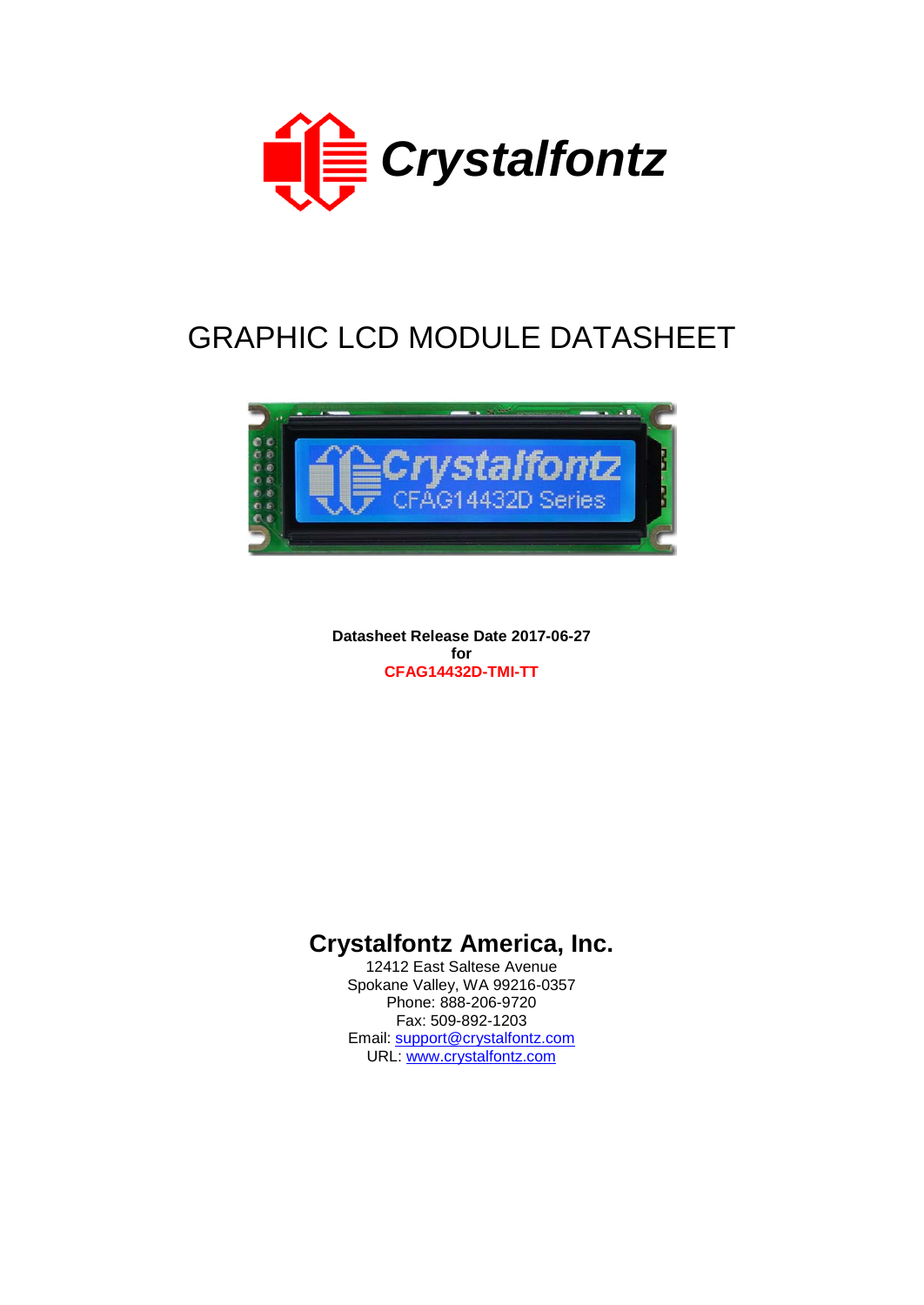

# **CONTENTS**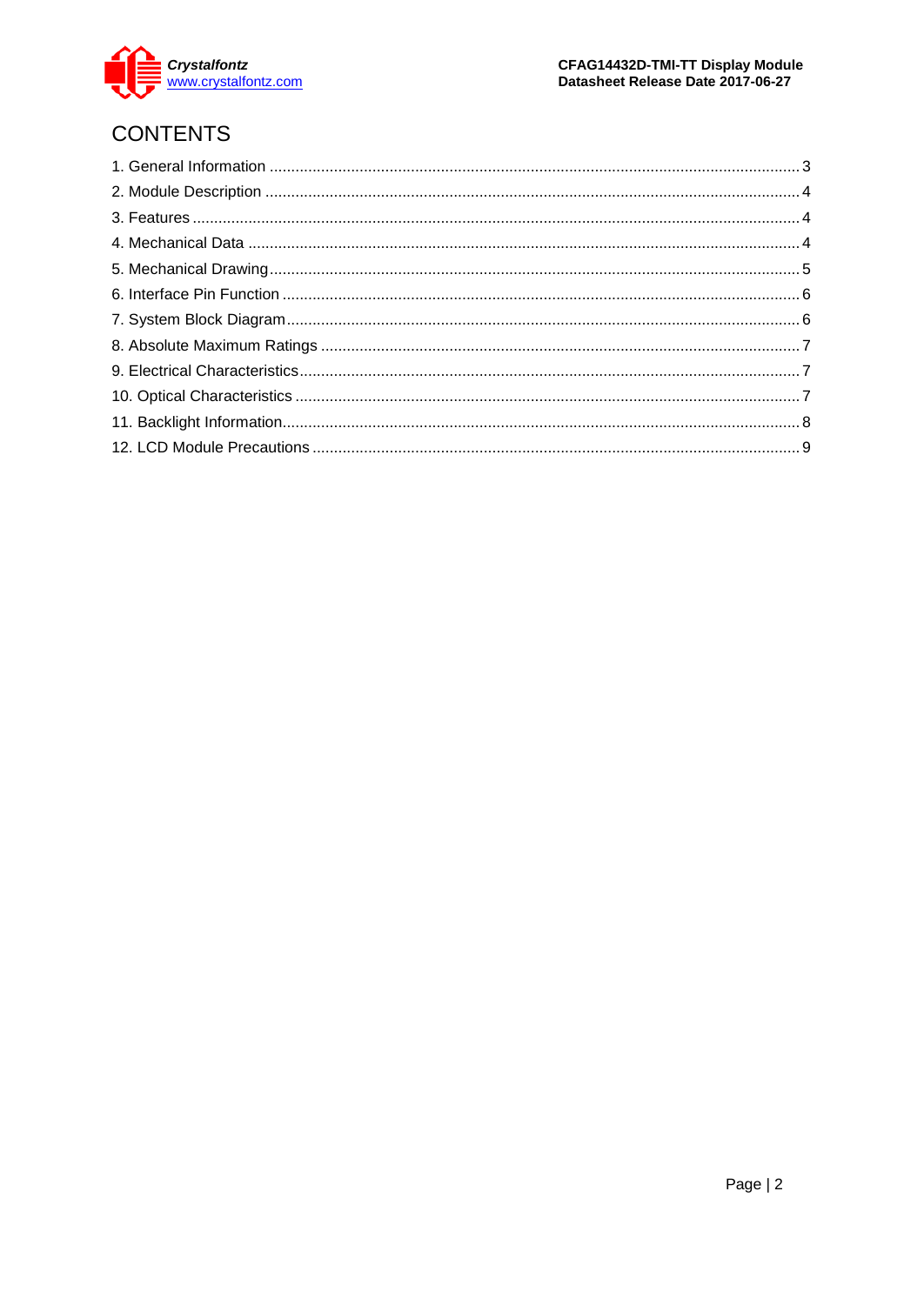

### <span id="page-2-0"></span>**1. General Information**

#### **Datasheet Revision History**

Datasheet Release: **2017-06-27**

Datasheet for the CFAG14432D-TMI-TT graphic LCD display module.

### **Product Change Notifications**

You can check for or subscribe to **Part Change Notices** for this display module on our website.

#### **Variations**

Slight variations between lots are normal (e.g., contrast, color, or intensity).

#### **Volatility**

This display module has volatile memory.

#### **Disclaimer**

Certain applications using Crystalfontz America, Inc. products may involve potential risks of death, personal injury, or severe property or environmental damage ("Critical Applications"). CRYSTALFONTZ AMERICA, INC. PRODUCTS ARE NOT DESIGNED, INTENDED, AUTHORIZED, OR WARRANTED TO BE SUITABLE FOR USE IN LIFE-SUPPORT APPLICATIONS, DEVICES OR SYSTEMS OR OTHER CRITICAL APPLICATIONS. Inclusion of Crystalfontz America, Inc. products in such applications is understood to be fully at the risk of the customer. In order to minimize risks associated with customer applications, adequate design and operating safeguards should be provided by the customer to minimize inherent or procedural hazard. Please contact us if you have any questions concerning potential risk applications.

Crystalfontz America, Inc. assumes no liability for applications assistance, customer product design, software performance, or infringements of patents or services described herein. Nor does Crystalfontz America, Inc. warrant or represent that any license, either express or implied, is granted under any patent right, copyright, or other intellectual property right of Crystalfontz America, Inc. covering or relating to any combination, machine, or process in which our products or services might be or are used.

All specifications in datasheets on our website are, to the best of our knowledge, accurate but not guaranteed. Corrections to specifications are made as any inaccuracies are discovered.

Company and product names mentioned in this publication are trademarks or registered trademarks of their respective owners.

Copyright © 2017 by Crystalfontz America, Inc.,12412 East Saltese Avenue, Spokane Valley, WA 99216 U.S.A.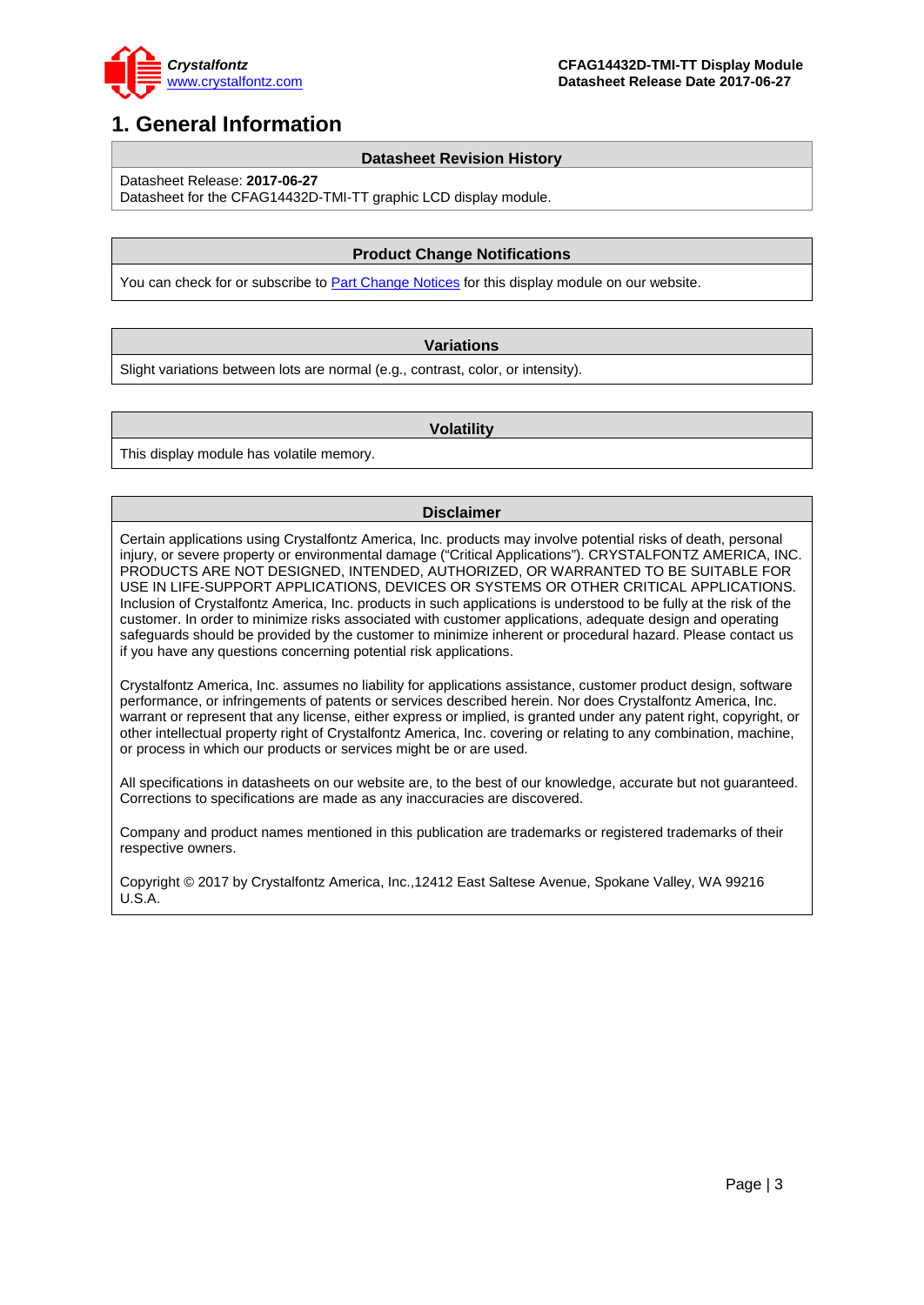

### <span id="page-3-0"></span>**2. Module Description**

This is a blue monochrome graphic LCD display module with a white LED backlight. This display has a built-in Sitronix ST7920 controller.

Please see **Sitronix ST7920 LCD Controller Datasheet** for further reference.

### <span id="page-3-1"></span>**3. Features**

- 144\*32 Dot Matrix
- Built-in Controller: ST7920 (or equivalent)
- Viewing Direction: 6 o'clock
- STN Negative, Blue, Transmissive Mode
- +3V Power Supply
- Built-in Negative Voltage
- Operating Temperature: -20°C to +70°C
- Storage Temperature: -30°C to +80°C
- 1/32 Duty
- Interface: 4-Bit and 8-Bit Parallel

### <span id="page-3-2"></span>**4. Mechanical Data**

| <b>Item</b>              | <b>Specification</b><br>(mm)   | <b>Specification</b><br>(inch, reference) |  |  |
|--------------------------|--------------------------------|-------------------------------------------|--|--|
| Overall Width and Height | 85.0 (W) x 30.0 (H) x 13.2 (D) | 3.346 (W) x 1.181 (H) x 0.519 (D)         |  |  |
| Viewing Area             | 66.0 (W) x 16.0 (H)            | $2.598$ (W) x 0.629 (H)                   |  |  |
| Active Area              | 60.44 (W) $\times$ 13.4 (H)    | 2.379 (W) x 0.528 (H)                     |  |  |
| Dot Size                 | $0.38$ (W) $\times$ 0.38 (H)   | $0.015$ (W) x 0.015 (H)                   |  |  |
| Dot Pitch                | $0.42$ (W) $\times$ 0.42 (H)   | $0.017$ (W) x 0.017 (H)                   |  |  |
| Weight (Typical)         | 32 grams                       | 1.13 ounces                               |  |  |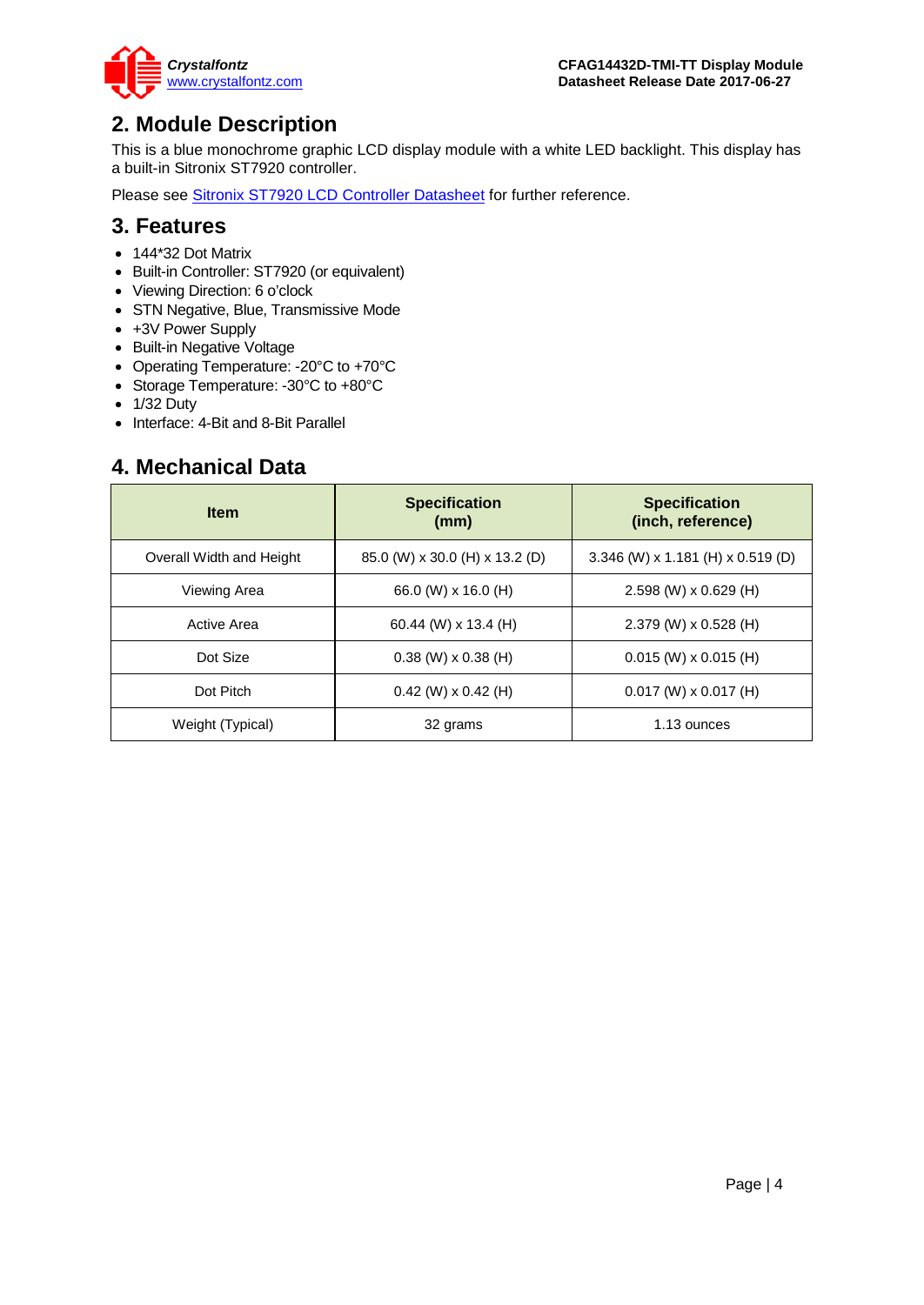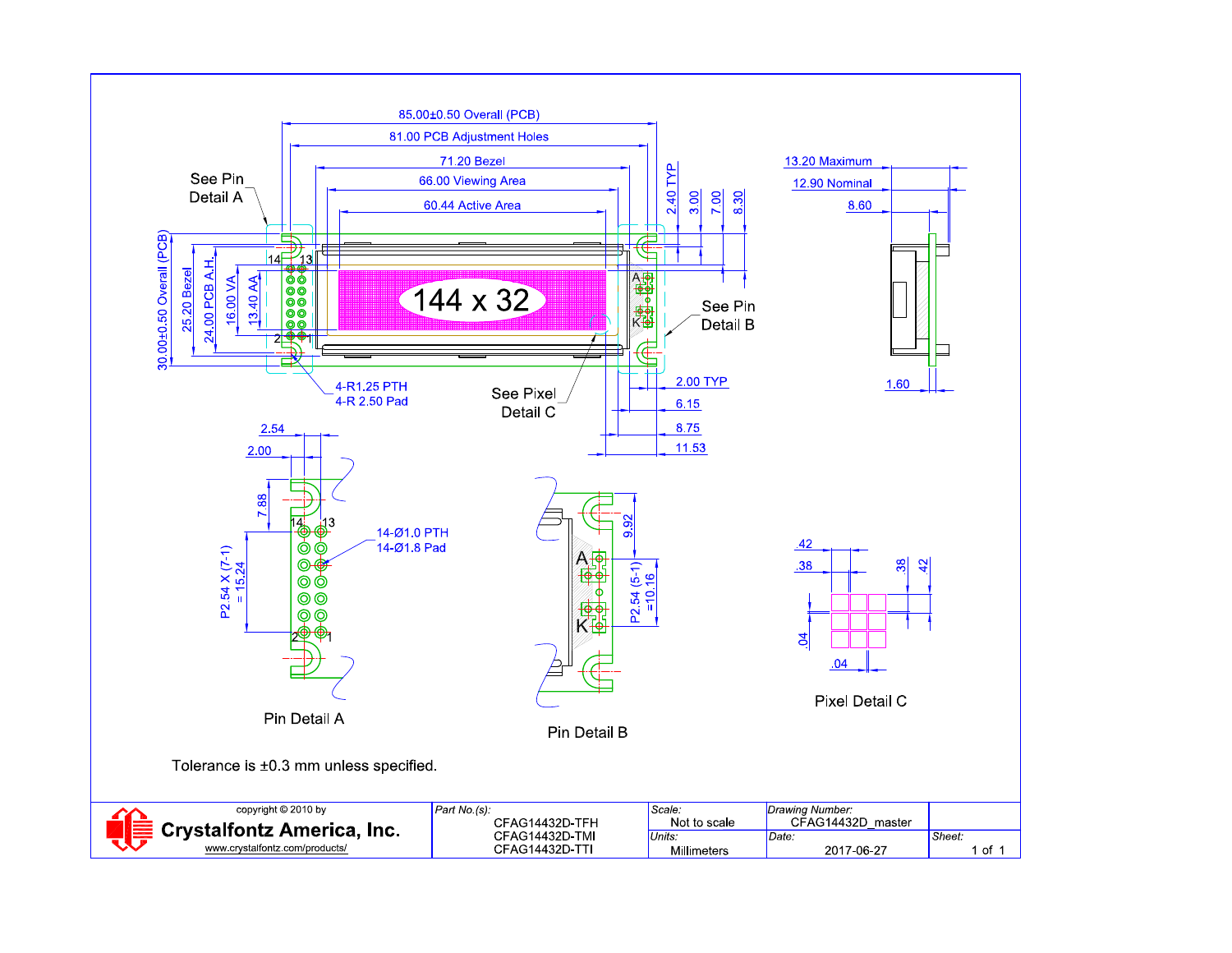

## <span id="page-5-0"></span>**6. Interface Pin Function**

| Pin No.        | <b>Symbol</b>          | Level            | <b>Function</b>                                                          |
|----------------|------------------------|------------------|--------------------------------------------------------------------------|
| 1              | <b>V</b> <sub>DD</sub> | 5.0 <sub>V</sub> | Supply Voltage for Logic                                                 |
| $\overline{2}$ | Vss                    | 0v               | Ground                                                                   |
| 3              | Vo                     | -                | Supply Voltage for LCD                                                   |
| 4              | <b>RS</b>              |                  | H: Data<br>L: Instruction                                                |
| 5              | R/W                    | H/L              | H: Read (MPU <sup>4</sup> Module)<br>L: Write (MPU $\rightarrow$ Module) |
| 6              | E                      | H/L              | Enable Signal                                                            |
| $\overline{7}$ | DB <sub>0</sub>        | H/L              | Data Bus Line                                                            |
| 8              | DB1                    | H/L              | Data Bus Line                                                            |
| 9              | DB <sub>2</sub>        | H/L              | Data Bus Line                                                            |
| 10             | DB <sub>3</sub>        | H/L              | Data Bus Line                                                            |
| 11             | DB4                    | H/L              | Data Bus Line                                                            |
| 12             | DB <sub>5</sub>        | H/L              | Data Bus Line                                                            |
| 13             | DB6                    | H/L              | Data Bus Line                                                            |
| 14             | DB7                    | H/L              | Data Bus Line                                                            |

# <span id="page-5-1"></span>**7. System Block Diagram**

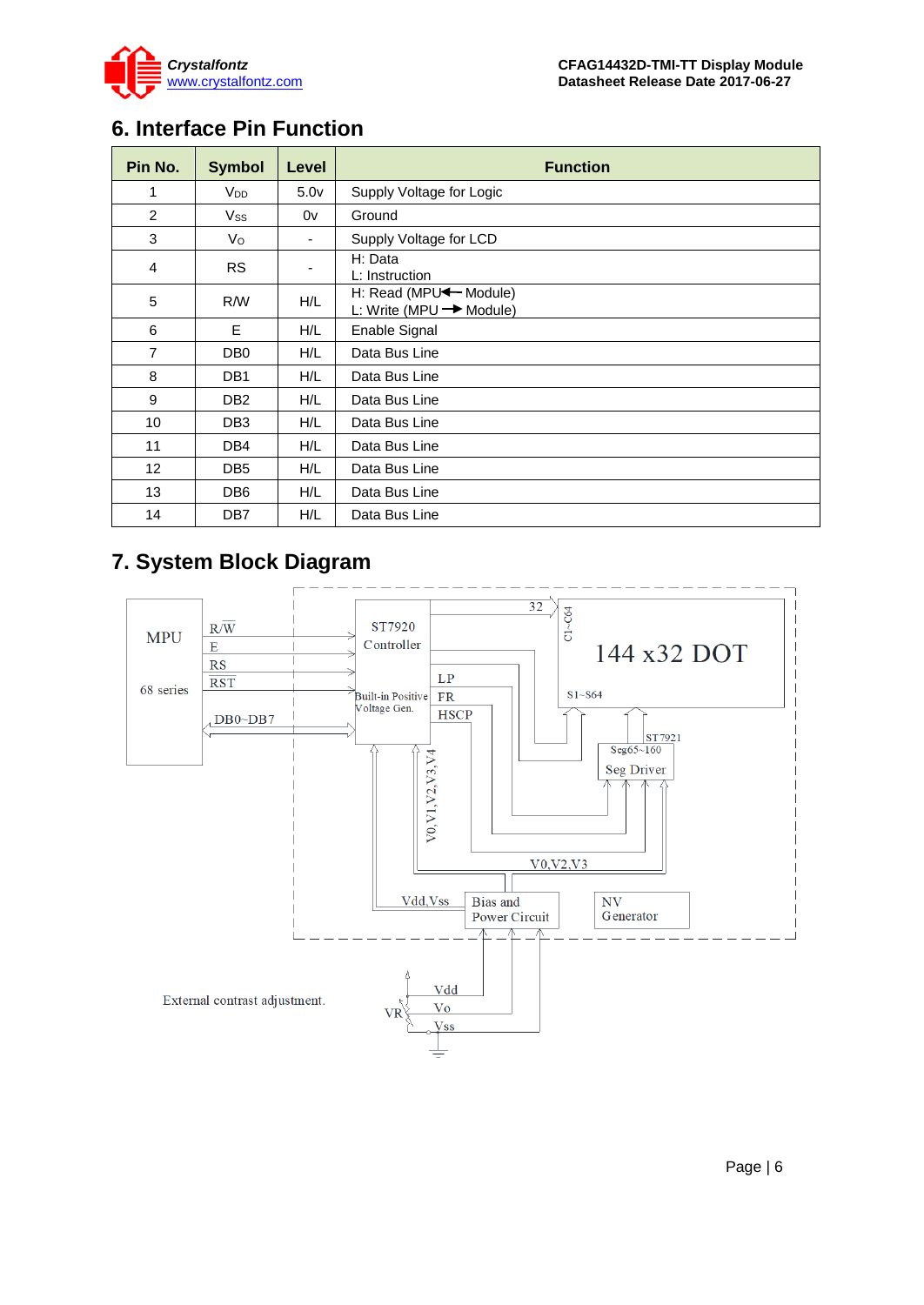

# <span id="page-6-0"></span>**8. Absolute Maximum Ratings**

| <b>Parameter</b>             | <b>Symbol</b>              | <b>Min</b> | <b>Max</b>    | Unit | <b>Notes</b> |
|------------------------------|----------------------------|------------|---------------|------|--------------|
| Supply Voltage for Logic     | $V_{DD} - V_{SS}$          | $-0.3$     | 5.5           | ٧    | (1)(2)       |
| Supply Voltage for LCD       | $V_{DD} - V_{O}$           | 0          | 7.0           | V    | (1)(2)       |
| Input Voltage                | $V_{1}$                    | $-0.3$     | $V_{DD}$ +0.3 | V    | -            |
| <b>Operating Temperature</b> | Top                        | $-20$      | $+70$         | °C   |              |
| Storage Temperature          | $\mathsf{T}_{\texttt{ST}}$ | -30        | $+80$         | °C   |              |

*Notes:*

*(1) These are stress ratings only. Extended exposure to the absolute maximum ratings listed above may affect device reliability or cause permanent damage.* 

*(2) Functional operation should be restricted to the limits in the Electrical Characteristics table below.*

| <b>Item</b>              | <b>Symbol</b>          | <b>Condition</b> | <b>Min</b>          | <b>Typ</b> | <b>Max</b>            | <b>Unit</b> |
|--------------------------|------------------------|------------------|---------------------|------------|-----------------------|-------------|
| Supply Voltage for Logic | $V_{DD} - V_{SS}$      | ٠                | 4.5                 | 5.0        | 5.5                   | $\vee$      |
|                          |                        | $Ta=20^{\circ}C$ | ٠                   | -          | 5.5                   | V           |
| Supply Voltage for LCD   | $V_{DD} - V_{O}$       | Ta=25°C          | 4.2                 | 4.4        | 4.6                   | $\vee$      |
|                          |                        | $Ta=70^{\circ}C$ | 3.8                 | ۰          | -                     | V           |
| High-level Input         | Vıн                    | ٠                | 0.7 V <sub>DD</sub> |            | <b>V<sub>DD</sub></b> | V           |
| Low-level Input          | Vil                    |                  | $-0.3$              |            | 0.6                   | $\vee$      |
| High-level Output        | <b>V</b> он            | ۰                | $0.8$ $V_{DD}$      |            | <b>V<sub>DD</sub></b> | $\vee$      |
| Low-level Output         | VOL                    | ٠                | -                   |            | 0.4                   | $\vee$      |
| <b>Supply Current</b>    | <b>l</b> <sub>DD</sub> | $V_{DD} = 5.0V$  | 1.6                 | 2.2        | 3.5                   | mA          |

### <span id="page-6-1"></span>**9. Electrical Characteristics**

# <span id="page-6-2"></span>**10. Optical Characteristics**

| <b>Item</b>           | <b>Symbol</b> | <b>Condition</b> | <b>Min</b>               | Typ | <b>Max</b> | <b>Unit</b>          |
|-----------------------|---------------|------------------|--------------------------|-----|------------|----------------------|
|                       |               | CR <sub>2</sub>  | 0                        |     | 20         | $\phi = 180^\circ$   |
|                       |               | CR <sub>2</sub>  | 0                        |     | 40         | $\phi = 0^{\circ}$   |
| View Angle            |               | CR <sub>2</sub>  |                          |     | 30         | $\phi = 90^{\circ}$  |
|                       |               | CR <sub>2</sub>  | 0                        |     | 30         | $\phi = 270^{\circ}$ |
| <b>Contrast Ratio</b> | CR.           |                  | $\overline{\phantom{0}}$ | 3   |            |                      |
| Response Time         | T rise        |                  |                          | 150 | 200        | ms                   |
|                       | T fall        |                  |                          | 150 | 200        | ms                   |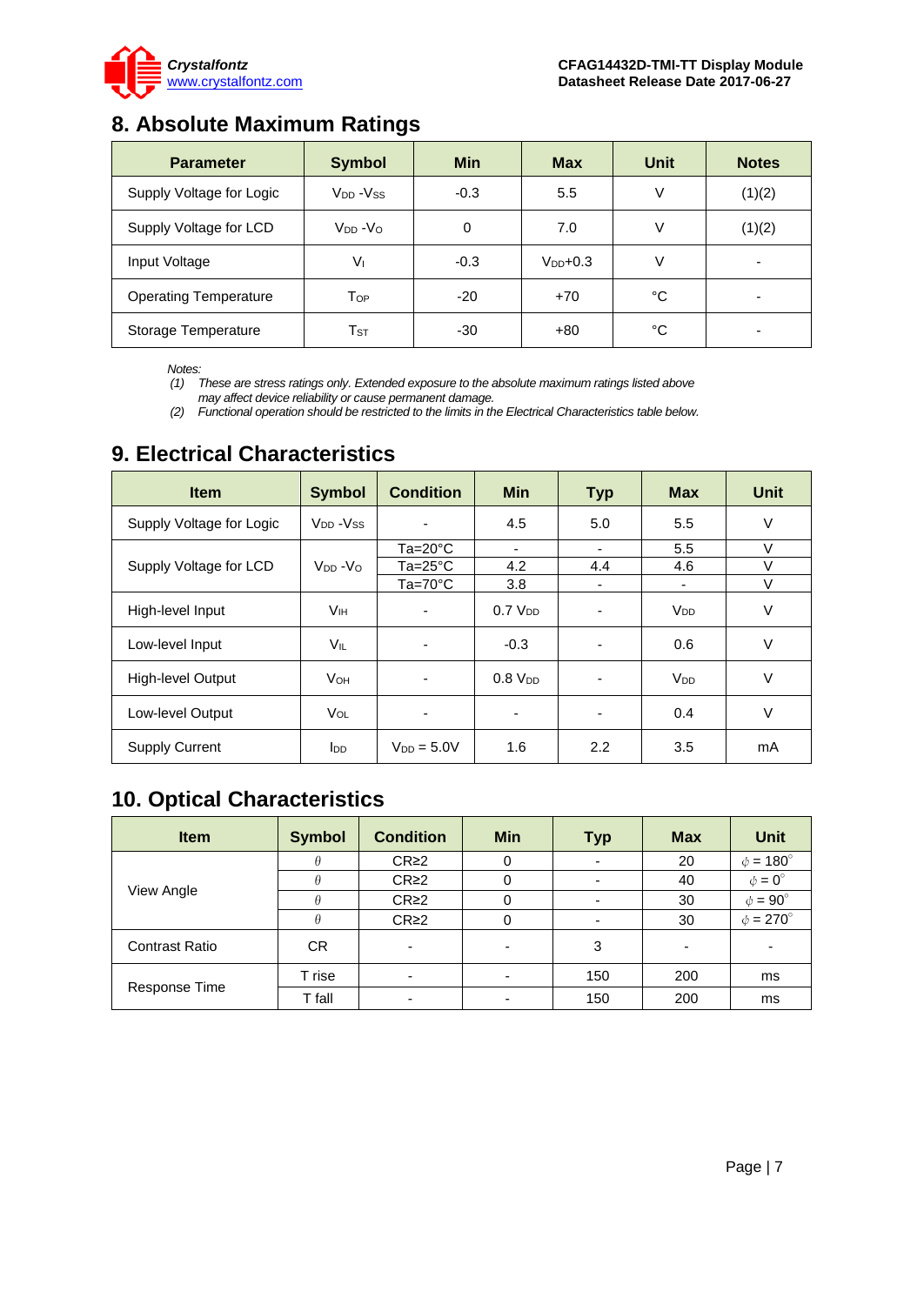

# <span id="page-7-0"></span>**11. Backlight Information**

| <b>Parameter</b>           | <b>Symbol</b>            | <b>Condition</b>                                  | <b>Min</b> | <b>Typ</b> | <b>Max</b>               | <b>Unit</b>       | <b>Notes</b> |
|----------------------------|--------------------------|---------------------------------------------------|------------|------------|--------------------------|-------------------|--------------|
| <b>Supply Current</b>      | <b>LED</b>               | $V = 3.5v$                                        | 10         | 32         | 40                       | mA                | (1)(2)       |
| <b>Supply Voltage</b>      | $\vee$                   | ۰                                                 | 3.4        | 3.5        | 3.6                      | V                 |              |
| <b>Reverse Voltage</b>     | $V_{R}$                  |                                                   | ۰          | ٠          | 5                        | V                 |              |
| Luminance<br>(without LCD) | $\mathsf{I} \vee$        | $h = 32mA$                                        | 496        | 620        | $\overline{\phantom{a}}$ | cd/m <sup>2</sup> |              |
| <b>LED Lifetime</b>        | $\overline{\phantom{a}}$ | $I_{LED} = 32mA$<br>$25^{\circ}$ C, 50-<br>60% RH | ۰          | 50K        | ۰                        | <b>Hrs</b>        | (1)(2)       |
| Color                      | White                    |                                                   |            |            |                          |                   |              |

*Notes:* 

*(1) Supply current minimum value is only for reference since the LED brightness efficiency keeps enhancing. Current consumption becomes less and less to achieve the same luminance.* 

*(2) Lifetime is defined as the amount of time when the luminance has decayed to <50% of the initial value (50K hours is an estimate for reference only).*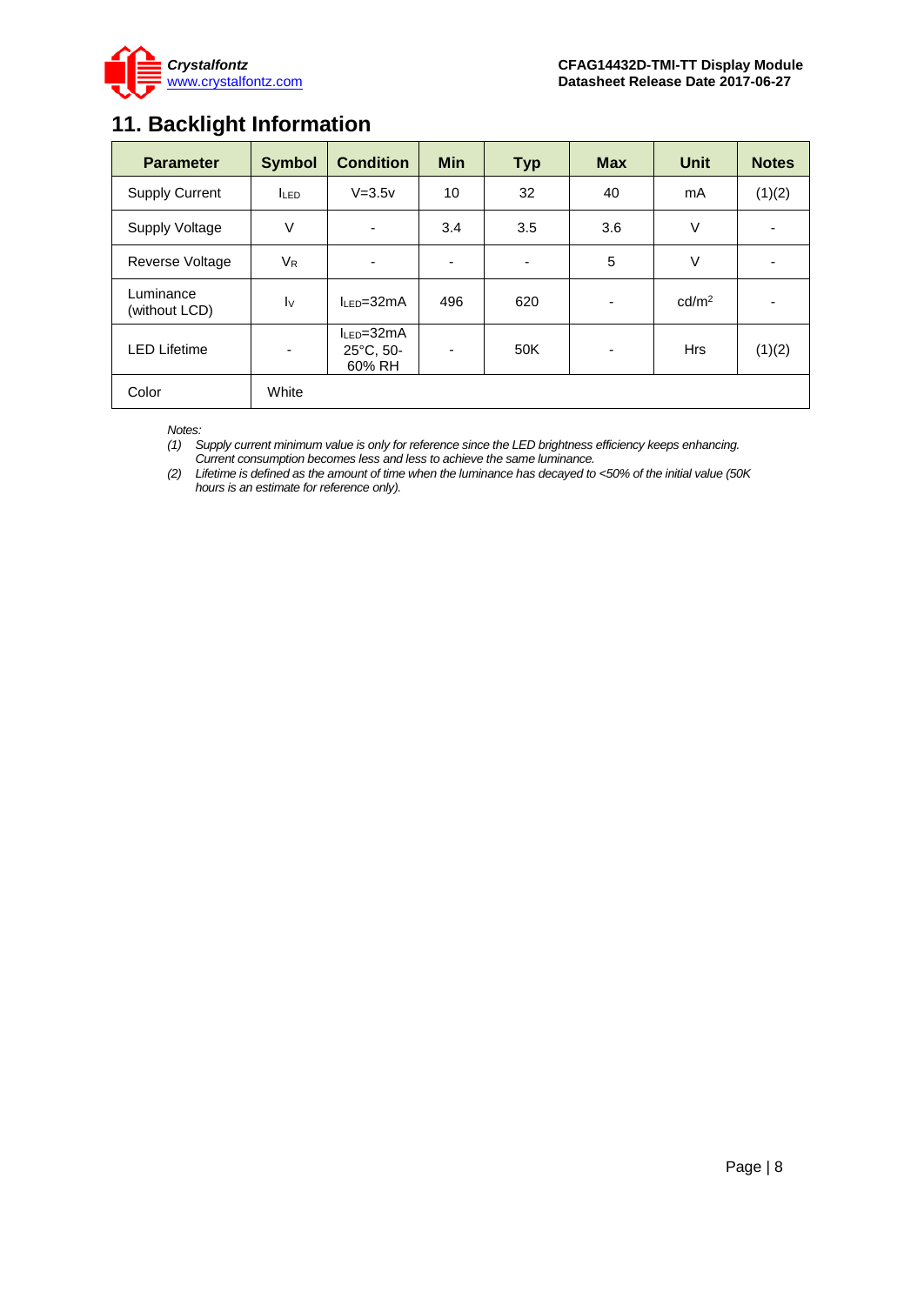

# <span id="page-8-0"></span>**12. LCD Module Precautions**

The precautions below should be followed when using LCD modules to help ensure personal safety, module performance, and compliance of environmental regulations.

### **12.1. Modules**

- Avoid applying excessive shocks to module or making any alterations or modifications to it.
- Do not make extra holes on the printed circuit board, modify its shape or change the components of LCD display module.
- Do not disassemble the LCD display module.
- Do not operate the LCD display module above the absolute maximum rating.
- Do not drop, bend or twist the LCD display module.
- Soldering: only to the I/O terminals.
- Store in an anti-static electricity container and clean environment.
- It is common to use the "screen saver" to extend the lifetime of the LCD display module.
	- o Do not use the fixed information for long periods of time in real application.
	- o Do not use fixed information in LCD panel for long periods of time to extend "screen burn" effect time.
- Crystalfontz has the right to change the passive components, including R3, R6 & backlight adjust resistors. (Resistors, capacitors and other passive components will have different appearance and color caused by the different supplier.)
- Crystalfontz have the right to change the PCB Rev. (In order to satisfy the supplying stability, management optimization and the best product performance, etc., under the premise of not affecting the electrical characteristics and external dimensions, Crystalfontz has the right to modify the version.).

### **12.2. Handling Precautions**

- Since the display panel is made of glass, do not apply mechanical impacts such as dropping from a high position.
- If the display panel is accidently broken, and the internal organic substance leaks out, be careful not to inhale or touch the organic substance.
- If pressure is applied to the display surface or its neighborhood of the LCD display module, the cell structure may be damaged, so be careful not to apply pressure to these sections.
- The polarizer covering the surface of the LCD display module is soft and can be easily scratched. Please be careful when handling the LCD display module.
- Clean the surface of the polarizer covering the LCD display module if it becomes soiled using following adhesion tape.
	- o Scotch Mending Tape No. 810 or an equivalent
	- o Never breathe the soiled surface or wipe the surface using a cloth containing solvent such as ethyl alcohol, since the surface of the polarizer will become cloudy.
	- o The following liquids/solvents may spoil the polarizer:
		- Water
		- **Ketone**
		- Aromatic Solvents
- Hold the LCD display module very carefully when placing the LCD display module into the system housing.
- Do not apply excessive stress or pressure to the LCD display module. And, do not over bend the film with electrode pattern layouts. These stresses will influence the display performance. Also, be sure to secure the sufficient rigidity for the outer cases.

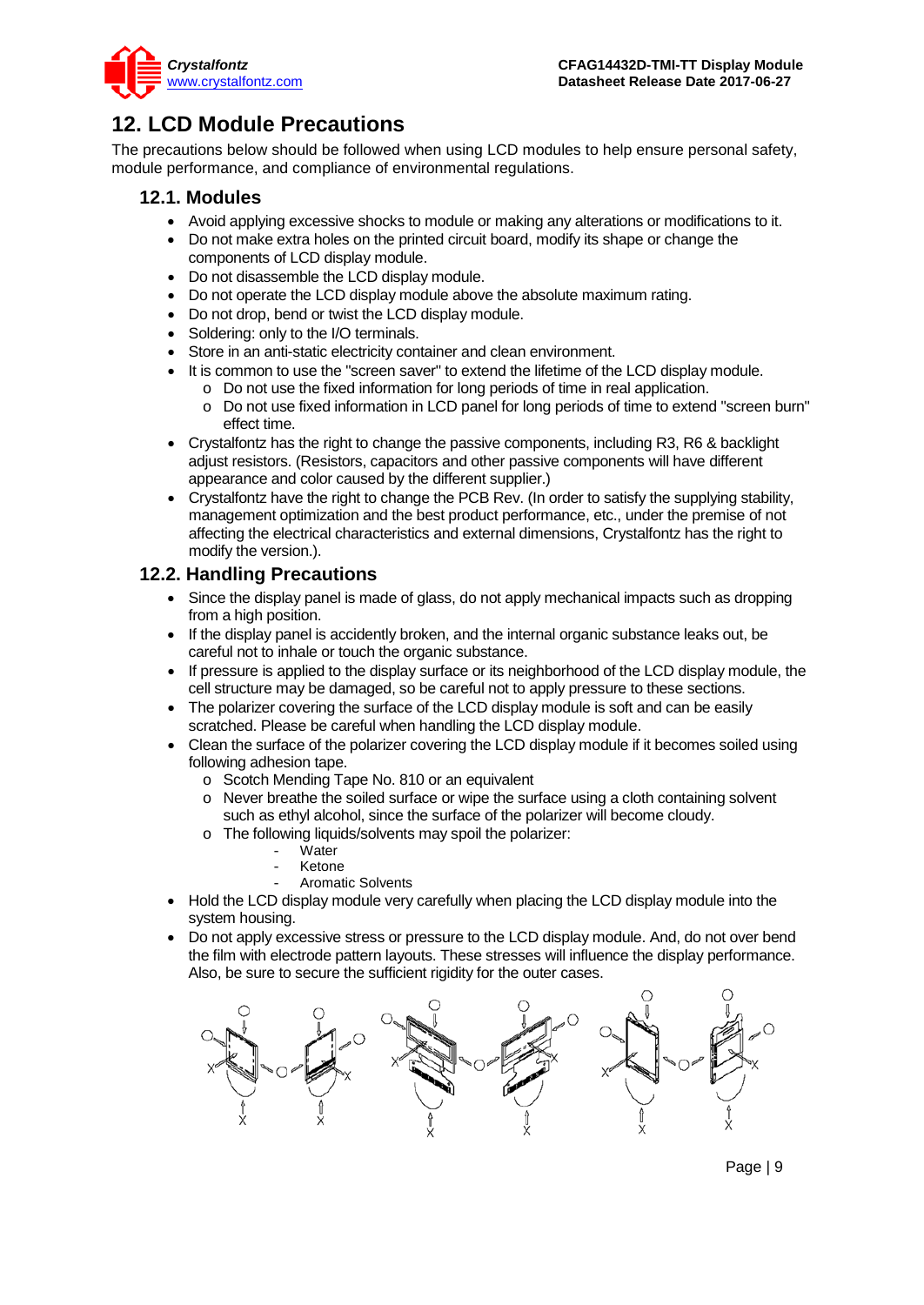

- Do not apply stress to the LSI chips and the surrounding molded sections.
- Do not disassemble or modify the LCD display module.
- Do not apply input signals while the logic power is off.
- Pay sufficient attention to the working environments when handing the LCD display module to prevent occurrence of element breakage accidents by static electricity.
	- o Be sure to make human body grounding when handling LCD display modules.
	- o Be sure to ground tools to use for assembly such as soldering irons.
	- o To suppress generation of static electricity, avoid carrying out assembly work under dry environments.
	- o Protective film is being applied to the surface of the display panel of the LCD display module. Be careful since static electricity may be generated when exfoliating the protective film.
- Protection film is being applied to the surface of the display panel and removes the protection film before assembling it. At this time, if the LCD display module has been stored for a long period of time, residue adhesive material of the protection film may remain on the surface of the display panel after the film has been removed. In such a case, remove the residue material by the method discussed above.
- If electric current is applied when the LCD display module is being dewed or when it is placed under high humidity environments, the electrodes may become corroded. If this happens proceed with caution when handling the LCD display module.

#### **12.3. Storage Precautions**

- When storing the LCD display modules put them in static electricity preventive bags to avoid exposure to direct sunlight and fluorescent lamps. Also avoid high temperature and high humidity environments and low temperatures (less than 0°C) environments. (We recommend you store these modules in the packaged state when they were shipped from Crystalfontz). Be careful not to let water drops adhere to the packages or bags, and do not let dew gather on them.
- If electric current is applied when water drops are adhering to the surface of the LCD display module the LCD display module may have become dewed. If a dewed LCD display module is placed under high humidity environments it may cause the electrodes to become corroded. If this happens proceed with caution when handling the LCD display module.

### **12.4. Designing Precautions**

- The absolute maximum ratings are the ratings that cannot be exceeded for LCD display module. If these values are exceeded, panel damage may happen.
- To prevent occurrence of malfunctioning by noise pay attention to satisfy the V<sub>II</sub> and V<sub>IH</sub> specifications and, at the same time, to make the signal line cable as short as possible.
- We recommend that you install excess current preventive unit (fuses, etc.) to the power circuit (V<sub>DD</sub>). (Recommend value: 0.5A)
- Pay sufficient attention to avoid occurrence of mutual noise interference with the neighboring devices.
- As for EMI, take necessary measures on the equipment side.
- When fastening the LCD display module, fasten the external plastic housing section.
- If the power supply to the LCD display module is forcibly shut down, by such errors as taking out the main battery while the LCD display panel is in operation, we cannot guarantee the quality of this LCD display module.
	- $\circ$  Connection (contact) to any other potential than the above may lead to rupture of the IC.

#### **12.5. Disposing Precautions**

• Request the qualified companies to handle the industrial wastes when disposing of the LCD display modules. Or, when burning them, be sure to observe the environmental and hygienic laws and regulations.

#### **12.6. Other Precautions**

- When an LCD display module is operated for a long period of time with a fixed pattern, the fixed pattern may remain as an after image or a slight contrast deviation may occur.
	- o If the operation is interrupted and left unused for a while, normal state can be restored.
	- o This will not cause a problem in the reliability of the module.